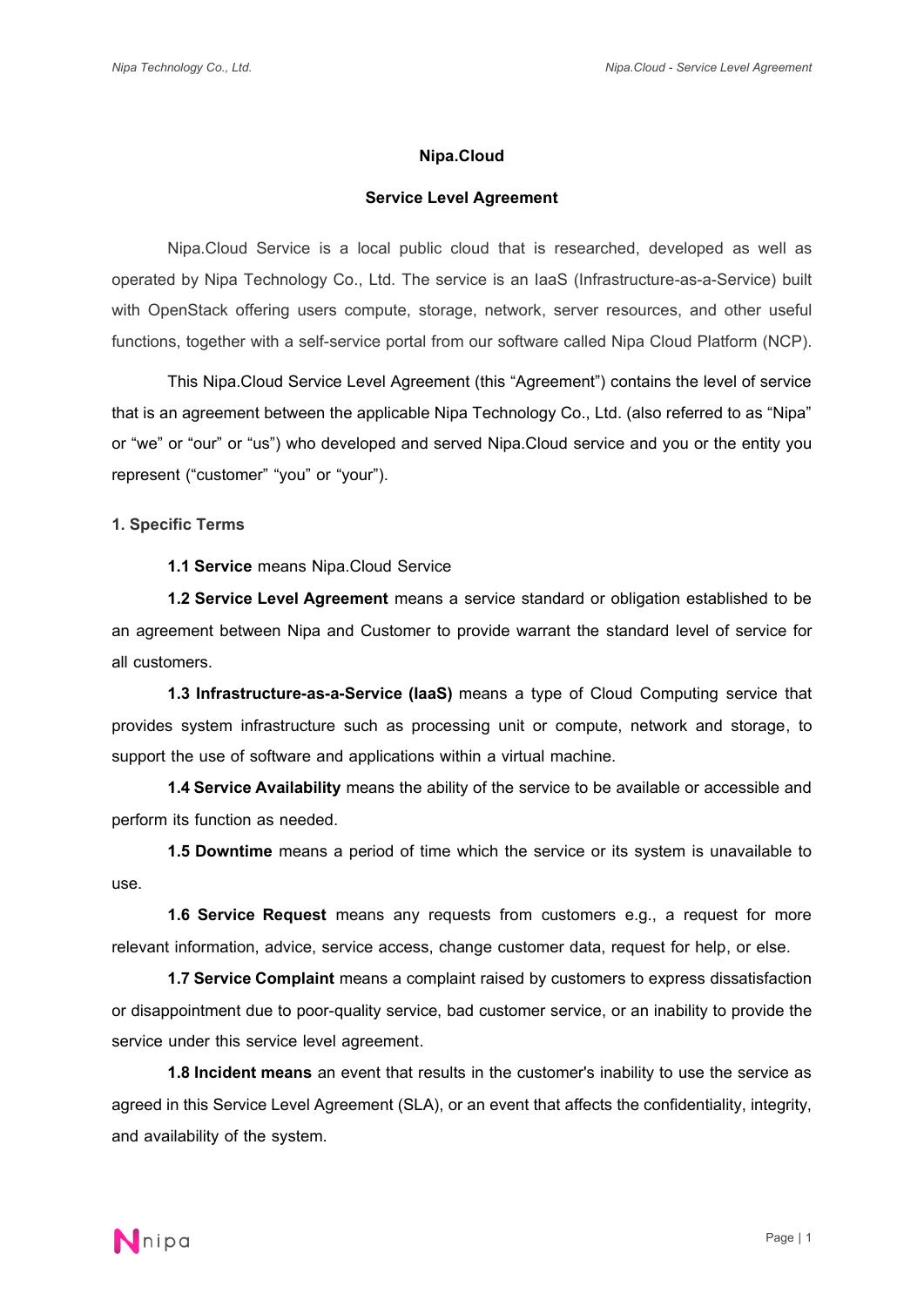**1.9 Target Response Time** means a maximum wait time for the first response of an issue received from a customer.

**1.10 Target Resolution Time** means a maximum wait time for successful incident solving or service request execution. It is measured from the time an incident or service request ticket is created, until the time that customer is notified that the problem has been resolved, or the request has been completed.

**1.11 Every** day means from Monday to Sunday including public holidays and any holidays following Cabinet resolution or Nipa's holidays.

**1.12 Ticket** means an issue from customer created via portal.nipa.cloud/support and nipa.cloud/ticket or created by the staff in ticket system.

**1.13 Instance** means a virtual machine created by customer.

**1.14 Credit Top-up** means to top up your money into Nipa.Cloud system to be able to create and manage your instance.

# **2. Service Scope**

Nipa agrees to provide you the service in this scope as follows:

2.1 Nipa.Cloud service is an Infrastructure-as-a-Service (IaaS) that will provide an instance, compute, storage, and network resources following customer's requests.

2.2 After-sales service is the trouble-shooting and technical support service that cover these services as follows:

2.2.1 Instance issue advice and troubleshooting

2.2.2 Network issue advice and troubleshooting

2.2.3 Portal issue advice and troubleshooting

2.2.4 Credit and billing issues advice and troubleshooting

2.2.5 Marketplace issues advice and troubleshooting

2.2.6 Onsite backup and restore (Backup Snapshots every 7 days) 2 copies

2.2.7 NOC Support 24/7

2.2.8 Engineer, Sales, Accounting Support 8/5

#### **3. Service Hours**

3.1 Nipa.Cloud Service Hours

| Service             | Time     | Day       |
|---------------------|----------|-----------|
| Nipa Cloud Platform | 24 Hours | Every day |

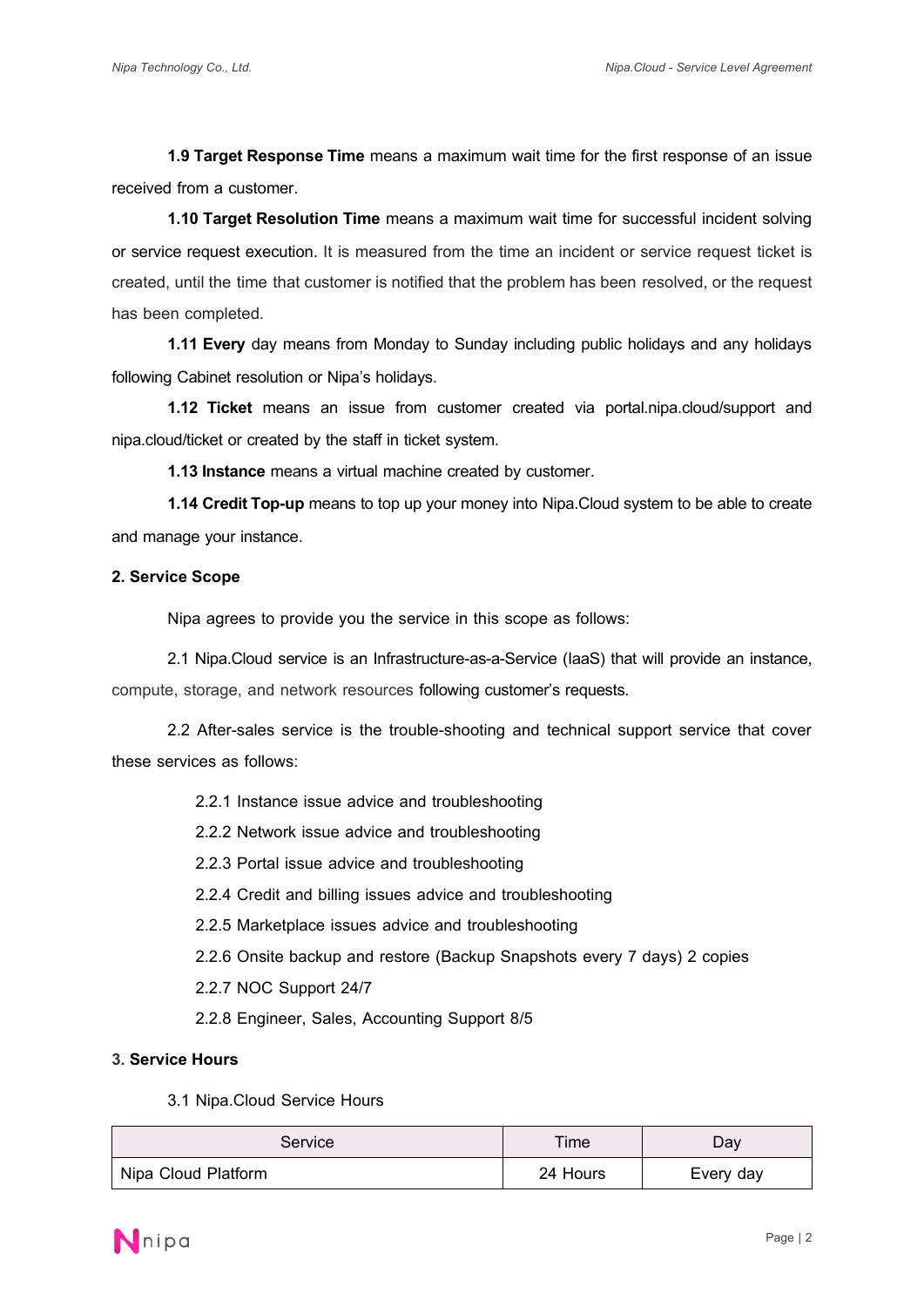# 3.2 Service Request and Incident Case Service Hours

| <b>Service</b>                        | Time            | Day             |
|---------------------------------------|-----------------|-----------------|
| Service Request and Incident Response | 24 Hours        | Every day       |
| Incident Resolution                   | 24 Hours        | Every day       |
| <b>Service Request Resolution</b>     | $9$ AM $-$ 6 PM | Monday - Friday |

# **4. Customer Service and Support**

# **4.1 Sales Support (8/5)**

Our sales support will support and provide any helpful advice or relevant information regarding our service e.g., product or package details, pricing, service solution, and current promotion. Plus, our after-sales support will help you with a transaction and financial service, coordinate with the relevant teams to help you solve problems under this agreement. You can contact our sales support through the following channels:

Telephone: 02-107-8251 Ext. 413, 416, 417 or 08-6019-4000

Email: sales@nipa.cloud

Website: https://www.nipa.cloud/contact-sale

Service Hours: Monday – Friday from 9 PM – 6 PM Bangkok time (8x5)

# **4.2 Technical Service Support (24/7)**

Our Technical support will respond to any questions or tickets regarding incidents, service requests, changes, and problems received from customers. They will help you with technical advice and resolution or escalate your ticket to the relevant team who can help you with your issue. You can contact our technical support through the following channels:

Telephone: 02-107-8251 Ext. 111

Email: support@nipa.cloud

Ticket: http://portal.nipa.cloud/support or http://nipa.cloud/ticket

Service Hours: Everyday, 24 hours (24x7)

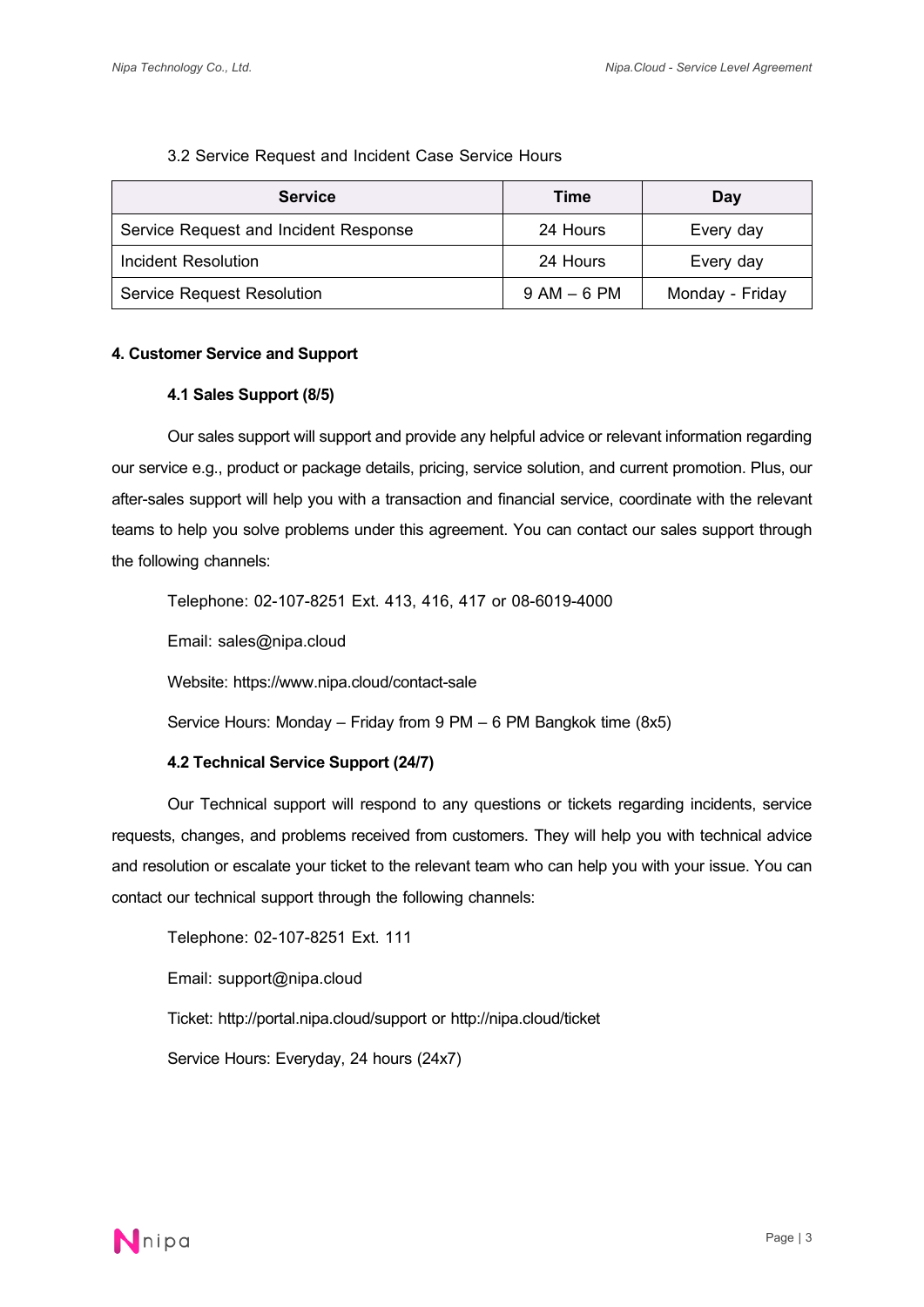# **4.3Incident Management**

The Incidents will be managed in order of their priority, from Critical to Low:

| <b>Priority</b> | <b>Target Response Time</b>  | <b>Target Resolution Time</b> |
|-----------------|------------------------------|-------------------------------|
| Critical        |                              | 4 hours                       |
| High            | via phone, email and ticket: | 4 hours                       |
| Medium          | within 30 mins               | 8 hours                       |
| Low             |                              | 12 hours                      |

#### **Definition**

1. "Critical" or Security Incident refers to incidents that require immediate resolution as they prevent users from using the service and affects the confidentiality, integrity, and availability of mission-critical system such as unauthorized access, system hack, data loss, data leak, or else.

2. "High" refers to incidents that are vitally important and require immediate resolution as broad service users cannot perform mission-critical business.

3. "Medium" refers to incidents that interrupt critical components of the system performance affecting the usability of some functions and could probably have an efficiency impact on the business of some users. These incidents require to be corrected quickly.

4. "Low" refers to incidents that interrupt some system components affecting the operation of some non-critical functions of the individual user. These incidents require to be at regular intervals, with no immediate impact on the system.

#### **4.4 Service Requests Management**

Service Requests will be managed in order of their priority, from High to Planned:

| <b>Priority</b> | <b>Target Response Time</b>  | <b>Target Resolution Time</b> |
|-----------------|------------------------------|-------------------------------|
| High            |                              | 24 hours                      |
| Medium          | via phone, email and ticket: | 36 hours                      |
| LOW             | within 30 mins               | 48 hours                      |
| Planned         |                              | following the plan            |

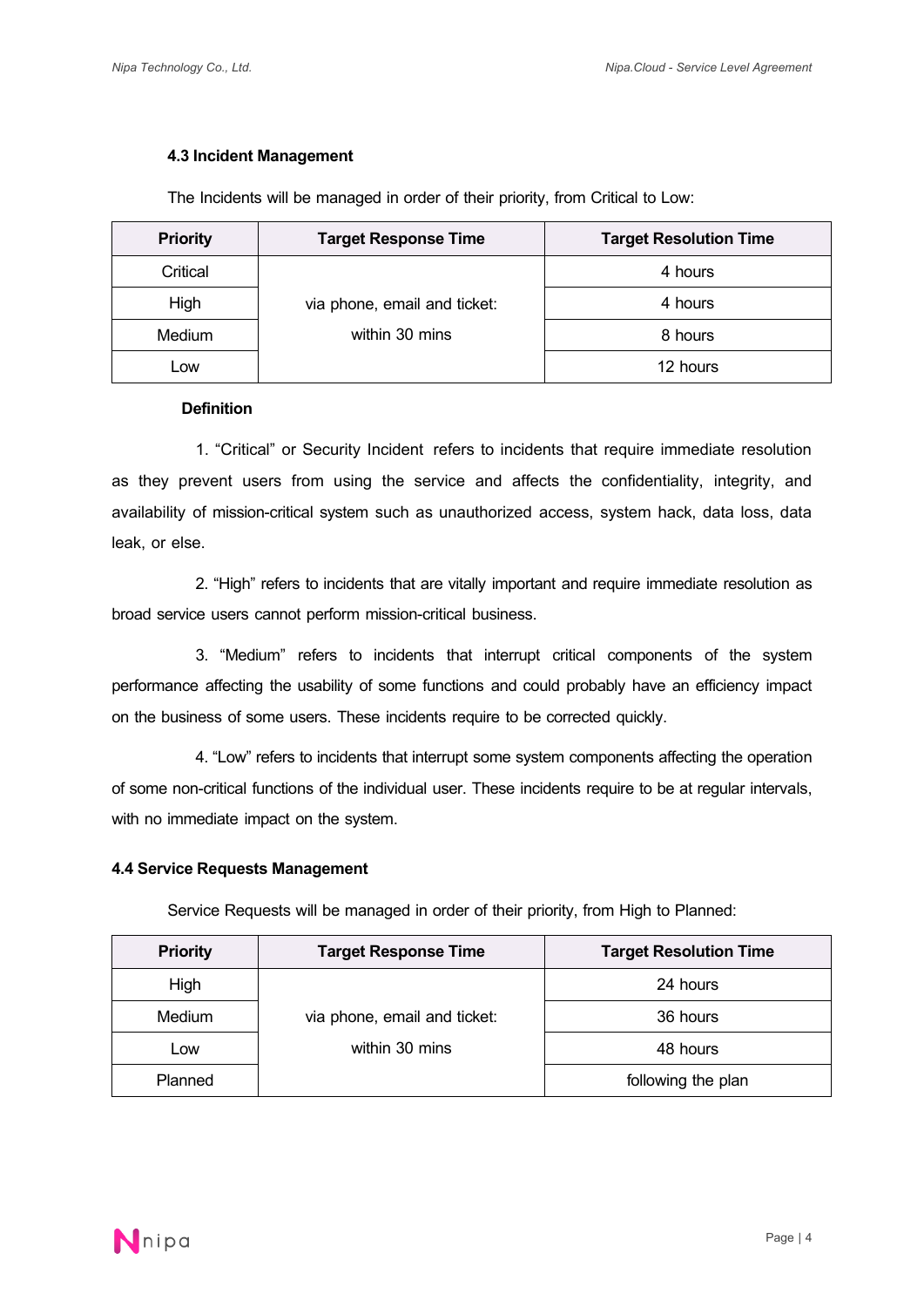#### **Definition**

1. "High" means any service requests that concern with the critical part of your service usage and could probably cause damage. The requests shall be managed urgently due to the high impact.

2. "Medium" means any service requests that show the necessity of changing service/service details, checking on the service, or asking for helpful advice. The requests shall be managed properly.

3. "Low" means any service requests or questions asking for more service details. The requests shall be managed at regular intervals.

4. "Planned" means any service requests that cannot be completed within a short time, need a plan to implement such requests. The duration will vary according to the request and the plan.

#### **4.5 Service Complaint**

If Customer encounter problems with service quality that does not meet the service standard written in this Service Level Agreement (SLA) or if you receive a negative customer service experience from us, you can report complaints to us through complaints channels at the URL: https://www.nipa.cloud/complaint.

# **5. Service Warranty**

#### **5.1 Service Availability(Guaranteed Service Uptime)**

Nipa will guarantee the Availability of Compute, Storage, and Network for ECO Tier Package at 95% guaranteed service uptime, meanwhile the Guaranteed Availability of Compute, Storage, and Network for General as well as High Memory Tier Package are at 99.9% guaranteed service uptime. (Customer can check Service status at the URL: https://status.nipa.cloud) Nevertheless, if the Uptime falls below the Guaranteed SLA, we will compensate for the downtime with Days of Service added after your end of Service term. The Days of Service Compensation Rate will be calculated and corresponded to Uptime Percent as below:

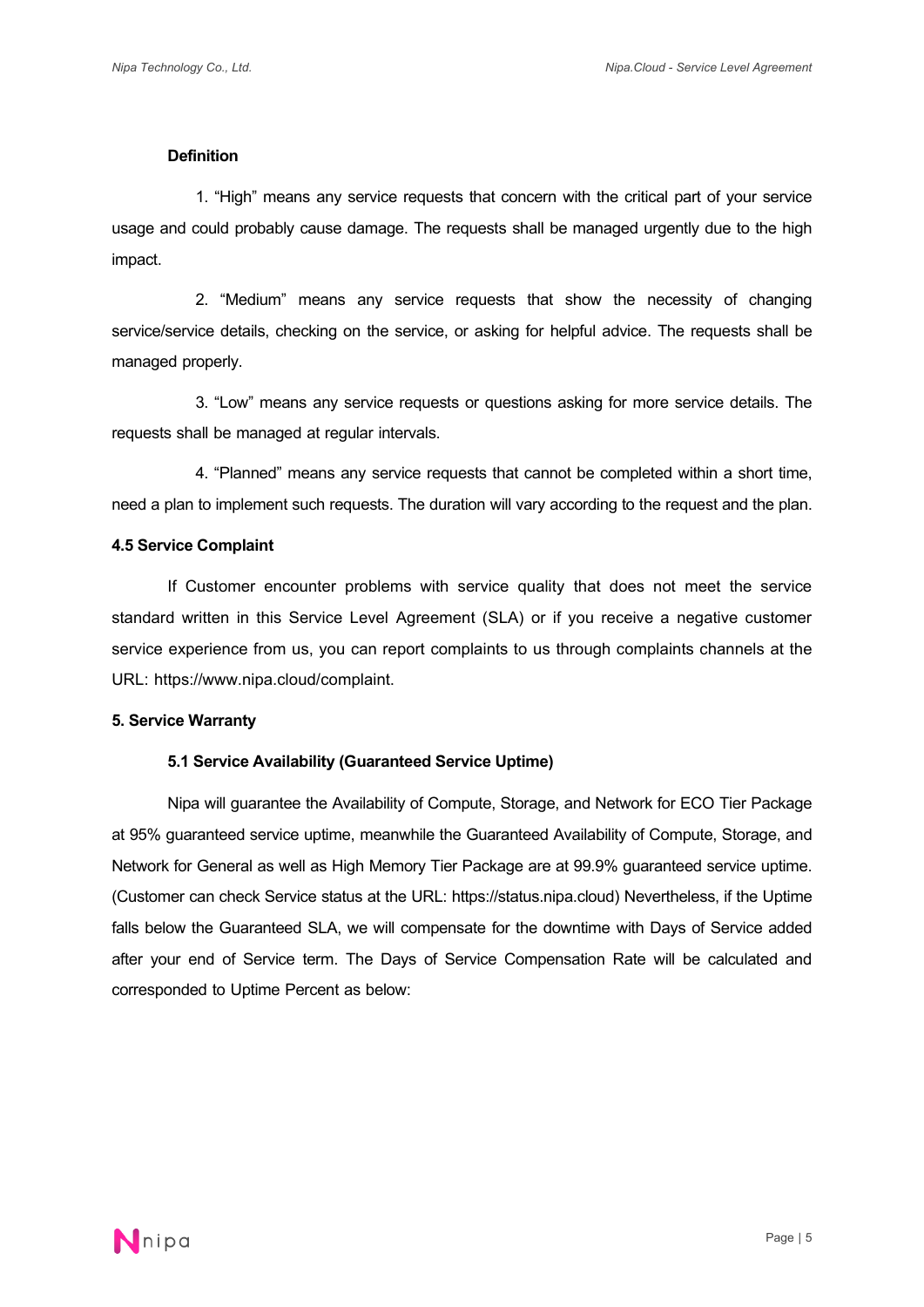| Uptime Percentage          | Days of Service added after the end of the Service term |
|----------------------------|---------------------------------------------------------|
| Lower than 99.90% to 99.0% | 15 Days                                                 |
| Below 99.0% to 95.0%       | 30 Days                                                 |
| <b>Below 95.0%</b>         | 60 Days                                                 |

This Service Level Agreement will only guarantee the extent to the service as set forth in section 2, excluding any events or problems caused by customer, its affiliates or agent authorized by a customer beyond our reasonable control. A Downtime due to these following reasons will not be count:

1. A Downtime caused by System maintenance which is already informed the customer of the exact schedule and chose to perform at the minimum impact.

2. A Downtime caused by a service suspension to resolve the emergency damaged hardware issues.

3. A Downtime caused by a scripting error, program error, or system attack resulting from a vulnerability in the customer system.

4. A Downtime caused by a customer's request to suspend the service.

5. A Downtime caused by the failure of CAT-Internet Data Center or Country's

Telecommunication Network system.

# **6. Customer Obligation**

6.1 Customer must complete the required information on the registration page to create an account to use our service, and is responsible for the information provided to create the account and its password for your account security.

6.2 Customer is responsible for compliance with Thailand Computer-related Crime B.E.2560 and its amendment, applicable laws and regulations, our policies, standards, terms of service, and this agreement. You shall not act in any way that will bring harm or cause damages to us and the overall service. Nipa is not responsible for any liability arising from your failure to comply with this term.

6.3 Customer will promptly notify us of any irregularity with the service to prevent or mitigate damage that may occur to all customers and the company.

6.4 Customer data store in Nipa.Cloud instance storage shall not be unlawful or against the laws or good morals of the public.

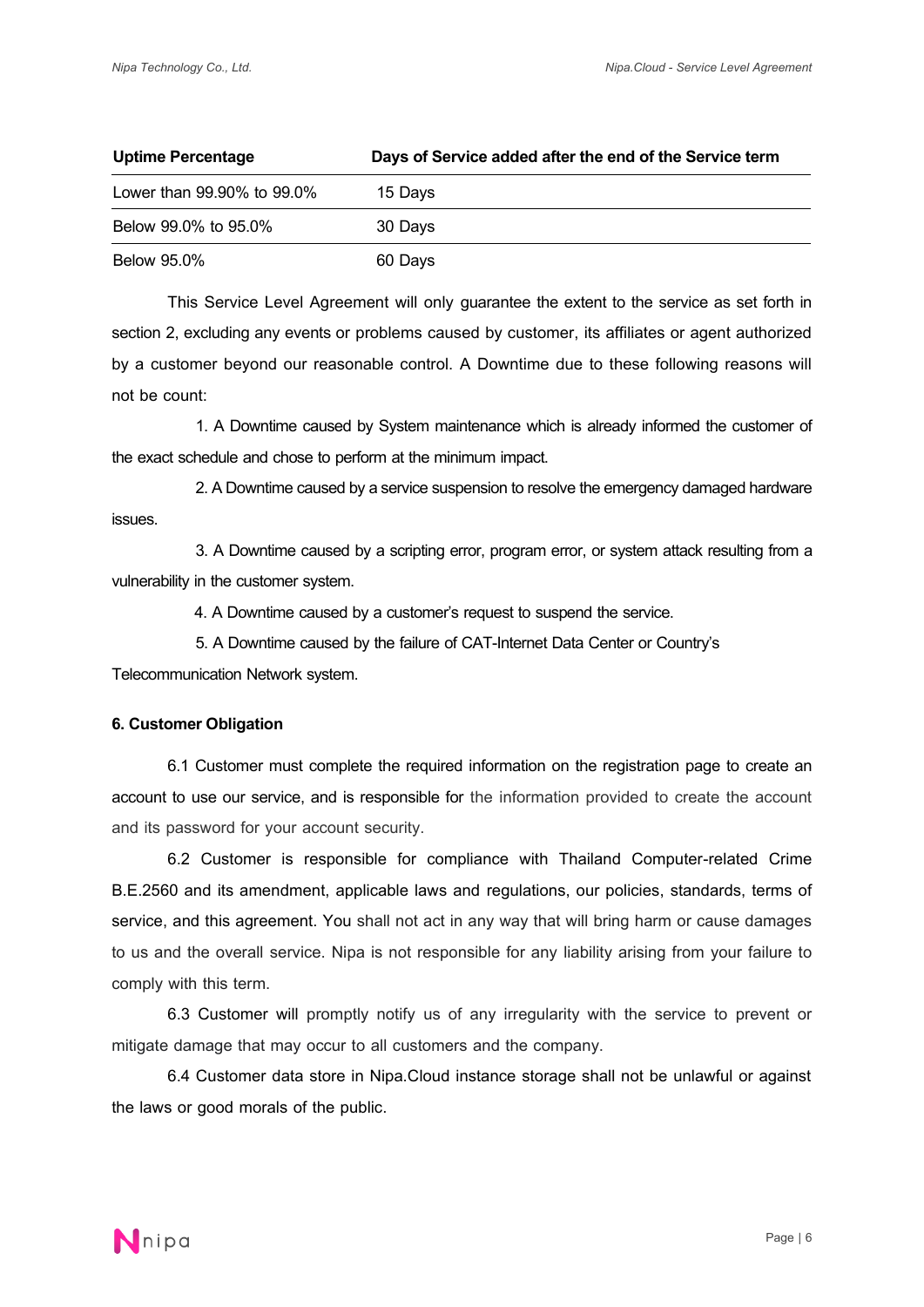6.5 Customer shall have an amount of credit to keep the instance running. You shall top up the credit either by self-service or sales service when your account shows a low credit balance or no credit balance to continue using our service, otherwise, your instance will stop working.

### **7. Terms and Conditions**

7.1 Nipa will protect an application and customer data stored or processed within Nipa.Cloud system through URL: https://portal.nipa.cloud following this agreement.

7.2 Nipa will not publish, dispense, or transfer an application and customer data to any third party unless authorized by the customer in written form.

7.3 Nipa will not access, user or store an application and customer data in an instance to ensure that there will be no unauthorized access to your data unless authorized by the customer in written form.

7.4 As Nipa complies with Thailand Computer-related Crime B.E.2560 and its amendment, we are not responsible or liable for the loss or damage arising from your action, and failure caused by circumstances beyond its reasonable control.

7.5 The notification email will be sent periodically to notify customer to top up the account as the account shows a low credit balance: 7 days, 5 days, 3 days, and 1 Day before the credit balance is insufficient to keep instance running. In case customer does not top up the account or fails to act as set forth in section 6.5, we may proceed to remove the instance or project or account without obtaining customer consent.

7.6 The Service Warranty under this agreement will guarantee only the system and service as set forth in section 2, not including any program or application customer operated to install.

7.7 Nipa shall help and support a service ticket following the criteria and duration as set forth in Sections 4.3 and 4.4 of this Agreement. Nipa reserves the right to close the ticket if a customer does not respond or loss the contact with us for a longer period than stated in this Agreement, which resulted in an inability to proceed until the end of the process. For instance, customer does not respond to the request for more information we need for the operation, or does not respond and check the result of resolving the incident or request, etc. In these cases, we will notify you when a ticket is closed or resolved, you must resubmit the new ticket if you need additional support and help from the previous ticket.